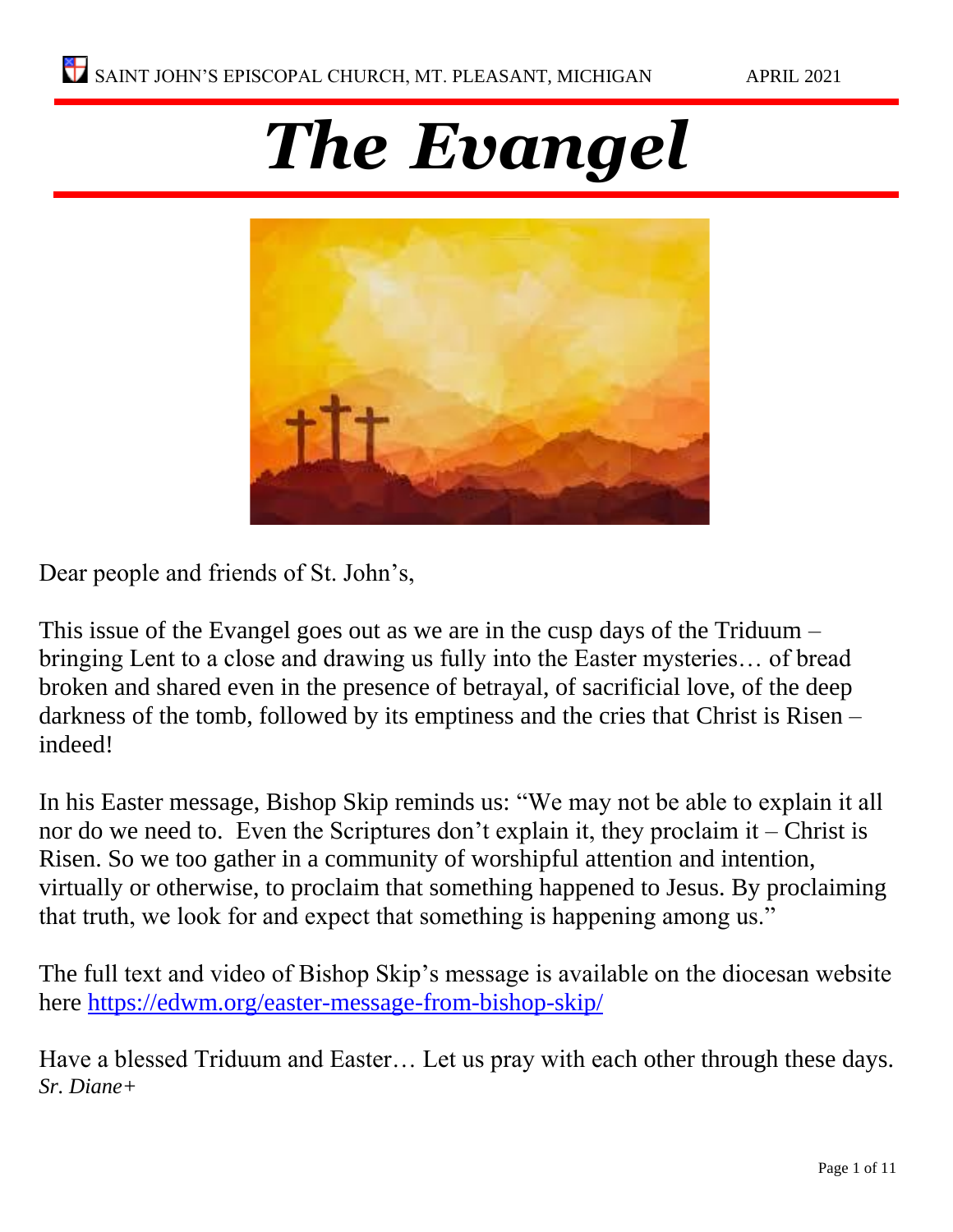## *HOLY COMMUNION*



On *Easter Sunday*, the first Sunday of April, we will have two celebrations of Holy Communion.

**The 10:00 AM service** will be **livestreamed from church**, with only our organist, choral scholar, lector, and intercessor present. At the end of the service, you can drive up at the entrance to church and I will bring communion to

your car, or someone will bring communion to you at your home. (They would arrive around 11:30, give or take, depending on how far you live from church!) This is our current "standard practice" for the first Sunday of each month.

**At 11:30 AM,** we will have an **in-person** celebration of Holy Communion. Yes! You can actually come to church on Easter morning! There will be no music at this service (not unlike our 8 AM services in the "before" times), and those who attend must wear masks, maintain a distance of 6' all around from anyone outside their household, and observe other safety measures recommended, like use of hand-washing and hand-sanitizer.

Ford and Pam Dingman have volunteered to provide some "coffee hour" cookies for Easter, also.

Please contact the office to let us know if you would like to:

- come to church to get communion or
- would like communion brought to your home or
- plan to attend the 11:30 service in person

#### **Call 989-773-7448 or email saintjohnsmp@gmail.com**

#### *HOLY WEEK and EASTER services*



**Holy Thursday** – 7:00 PM – Zoom **Good Friday** – 7:00 PM [–Facebook](https://www.facebook.com/St-Johns-Mount-Pleasant-160189840686505/) and [YouTube](https://www.youtube.com/channel/UCqvBWSJZnVQHBDdRtL0OpoQ) **Great Vigil of Easter** – Trinity Wall Street or Beula **Easter Morning** – 10:00 AM – [Facebook](https://www.facebook.com/St-Johns-Mount-Pleasant-160189840686505/) and [YouTube](https://www.youtube.com/channel/UCqvBWSJZnVQHBDdRtL0OpoQ)  $11:30$  AM – in person (reservation required) – see below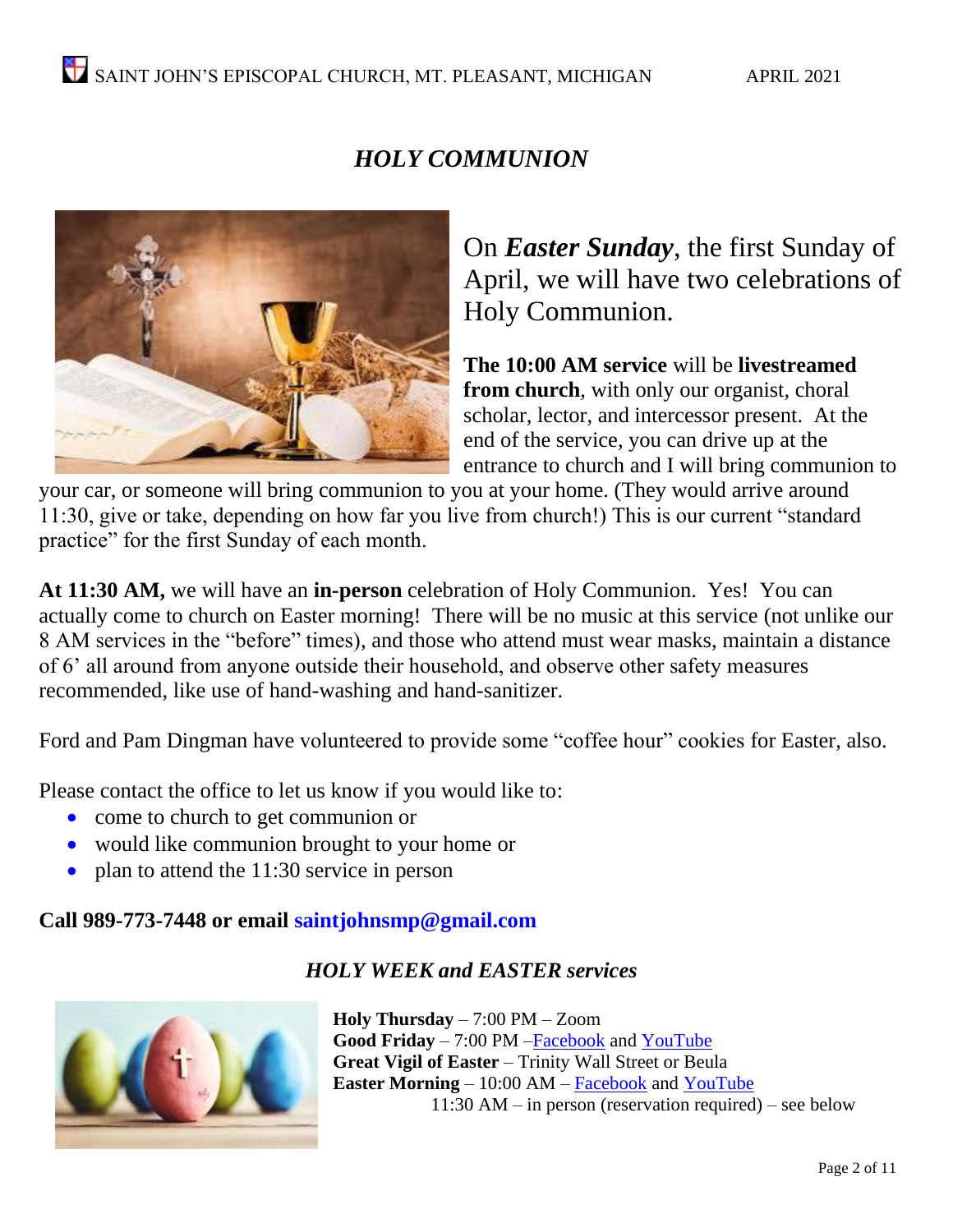#### *UPDATING RECORDS*

Just a reminder: If you haven't yet returned the Member Information Form we sent out, please do so. You can complete the form online or fill out a paper copy and send it back to us. THANKS FOR HELPING OUT!



# *St. John's Choral Scholars*

Jack O'Brien is a junior at CMU studying Vocal Performance and Theory & Composition.

Jack has lived in Mt. Pleasant his whole life after his parents moved here from Rochester, New York when he was born.

He loves music of all kinds but focuses his study on opera.

Jack is also a radio host for WCMU Public Radio for their Nightside Jazz and Blues program every Friday and Saturday from 11 pm to 2 am.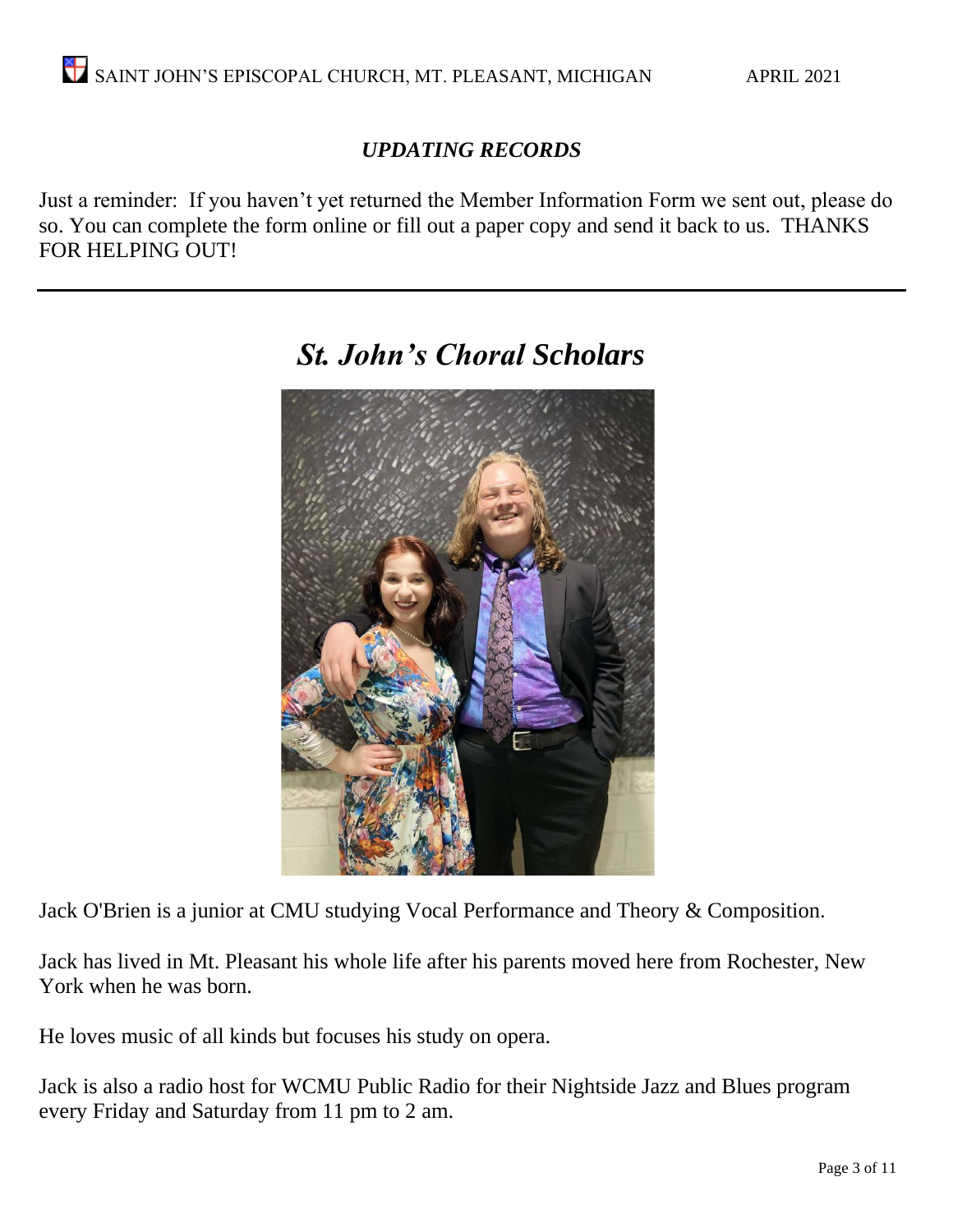

#### **Now Is the Time to Give**

For all giving – pledges, building fund, flowers, organ, People Helping People, etc. – use the *[Giving Tools](https://stjohnsmtpleasantmi.gvtls.com/)* link to give securely online. A one-time donation can be made, or you can set up recurring donations from a credit card or bank account. The link is available on our website and Facebook page.

#### **If you prefer, your financial support gifts may be sent in the following ways:**

- 1 Mail to the church office: 206 W. Maple Street; Mt. Pleasant, MI 48858
- 2. Drop off through the mail slot at the church office door.

#### **WEEKLY SCHEDULE:**

Sunday 10 AM: Ante-Communion live on Facebook or YouTube

Wednesday 10 AM: Church School by Zoom

Wednesday 7 PM: Connections Conversations by Zoom

Thursday 8 PM: Compline (Night Prayer) by Zoom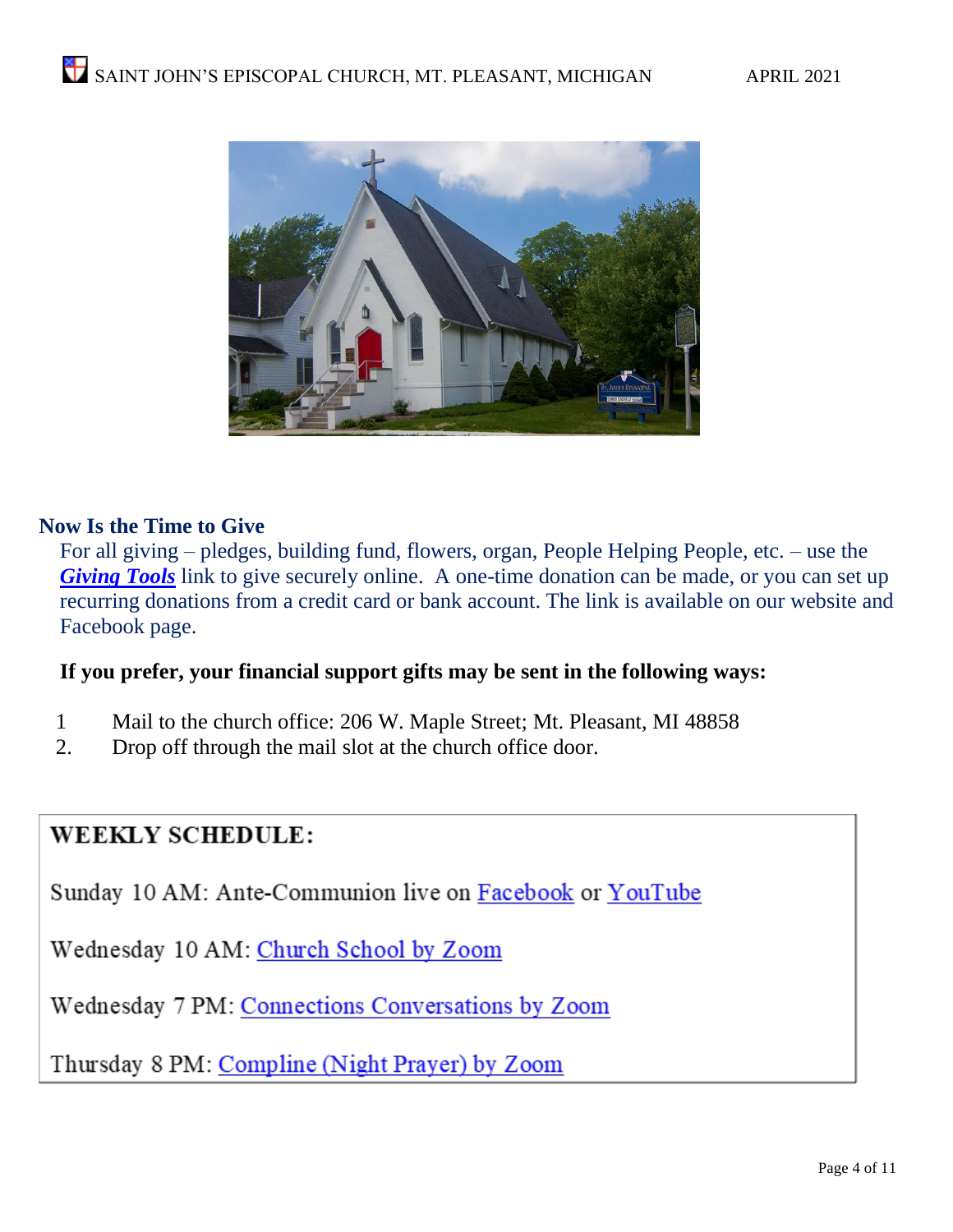

**Remember Our Homebound Members**  Drop a card to our parish members who are homebound.

**Alma Dickerson** 461 E. Wing Rd., Mt. Pleasant 772-2516.

## **St. John's Prayer Group**

If you wish to add or remove names from the Prayer List, please call Sr. Diane Stier,989- 807-0215, Martha Rarick, 773- 7510, the church office or email Pamela Dingman: [padingman@hotmail.com.](mailto:padingman@hotmail.com) Thank you.





**Pastoral Care** Just a reminder: you should let the parish office know if you are ill and wish to receive a call from the Rector.





#### **April Birthd[ays](https://amommasview.wordpress.com/2017/04/10/tell-me-something-good-53/)**

| <b>Adam Baker</b>         | 3  |
|---------------------------|----|
| Ezra Hart                 | 5  |
| Seth Hartshorne           | 7  |
| Ralph Baber               | 8  |
| <b>Tom Cochrane</b>       | 12 |
| Jennifer Dingman          | 14 |
| <b>Henry Fulton</b>       | 16 |
| Arden Hart                | 16 |
| Megan Blackburn           | 22 |
| Jaclynn Cosan             | 24 |
| <b>Alexander DeLong</b>   | 24 |
| <b>Christopher DeLong</b> | 24 |
| Pamela Dingman            | 29 |

#### **April Anniversaries**

Steven Berkshire and Eileen Swineheart 4/30/2004

> Can't find your parish directory? It's on the parish website:

[https://www.stjohnsmtpleasant](https://www.stjohnsmtpleasantmi.com/) [mi.com/](https://www.stjohnsmtpleasantmi.com/) under *About Us –*then *Members Only. sjec206*

# *EACH ONE REACH ONE*

Spread some Easter joy by reaching out to one of your fellow parishioners with a card or phone call! (Info on finding the parish directory is above)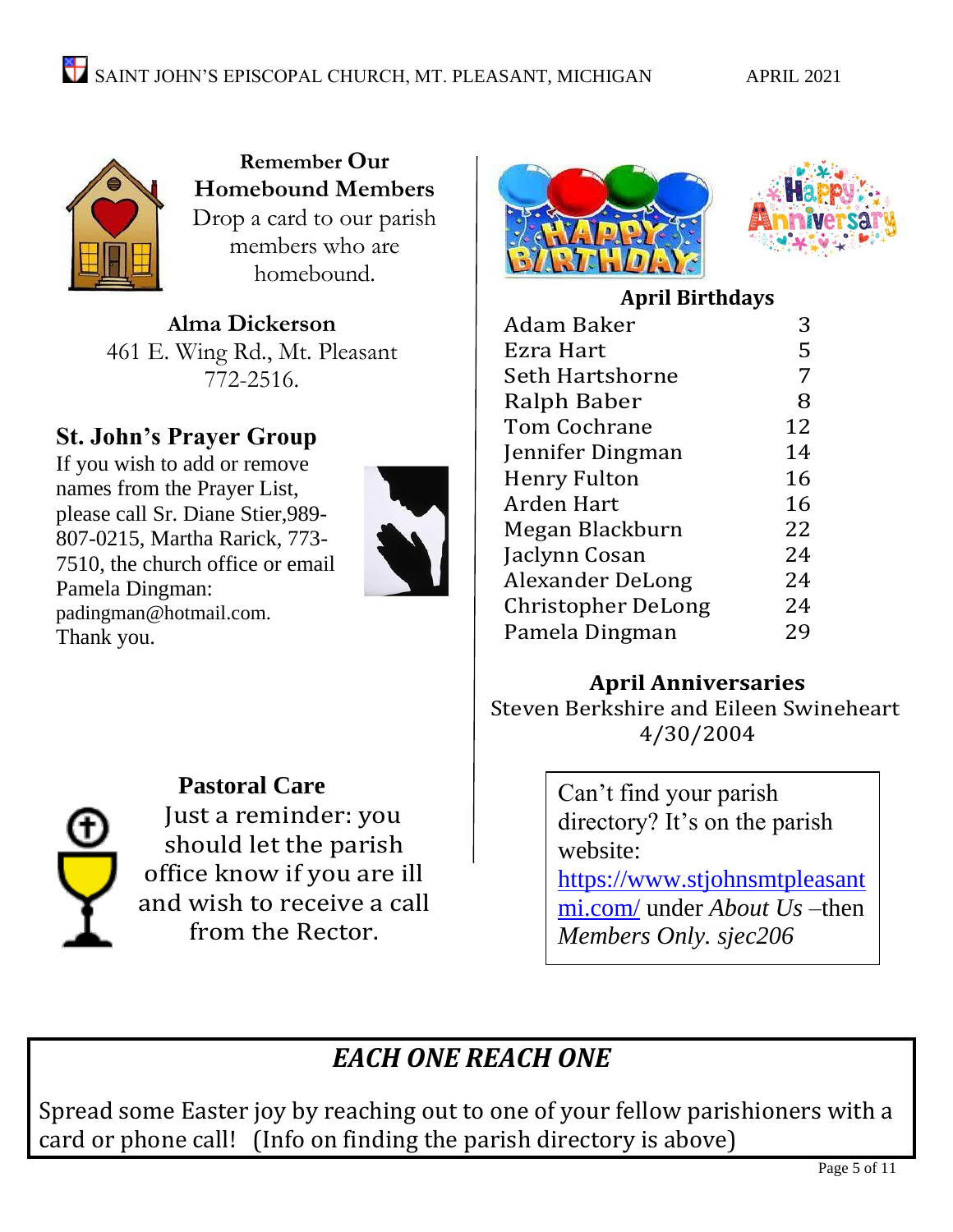#### **Minutes for Vestry Meeting March 14th, 2021**

Present are Adam Baker(clerk), Diane Stier, Ella Jo Regan, Nancy Herman-Kinney, Tom Cochrane, Olivia Ohler, Jerry May, Marcia David, Alice Ciccu, Ulana Klymyshyn, Eric Vinciguerra, DJ Proctor, Clancy DeLong.

Ella and Clancy led the opening prayer.

Ella moved that Vestry accept the minutes from the February minutes, Olivia seconded. Vestry approved the minutes.

Diane noted that she will ask Alexis to get in touch with Marian Martyn about archiving the Vestry minutes.

Clancy completed his Financial Report. Diane thanked him for getting us the second Payroll Protection Loan. Tom moved that Vestry approve the financial report, Ella seconded. Vestry approved.

Tom reported that Church School is going really well and is being supported by a small number of regular attendants.

Ulana reported that the Wednesday Night Discussion was going well.

Diane completed her pastoral report. She reported that she has gotten calls from people asking for help with rent, and was considering using money from her Rector Discretionary Fund to help them. Ulana expressed concerns that this was beyond the scope of her job, and suggested that a subcommittee of Vestry be created to advise her on how to spend money from her Discretionary Fund. Ulana also expressed concerns that without the Goodrow Fund in operation anymore, there were no resources in the community designed to provide aid of that magnitude.

Adam completed his Buildings and Grounds report. He has been in touch with Darlyn about cleaning the Church every month. Nancy thought the whole church, including the Parish House, needed cleaning. Eric and Marcia suggested that the first Monday and Friday afternoons of the month would be good times for her to clean.

Eric completed his Music report. Not much will change before the Phases of Re-Entry change.

Diane reported that she was planning on having a Vestry retreat in June, probably 10-2 on a Saturday. She also reported that we are deferring the items on "follow-up" from the previous meeting. Diane will tell Ford to put up the new lamp in the Sanctuary.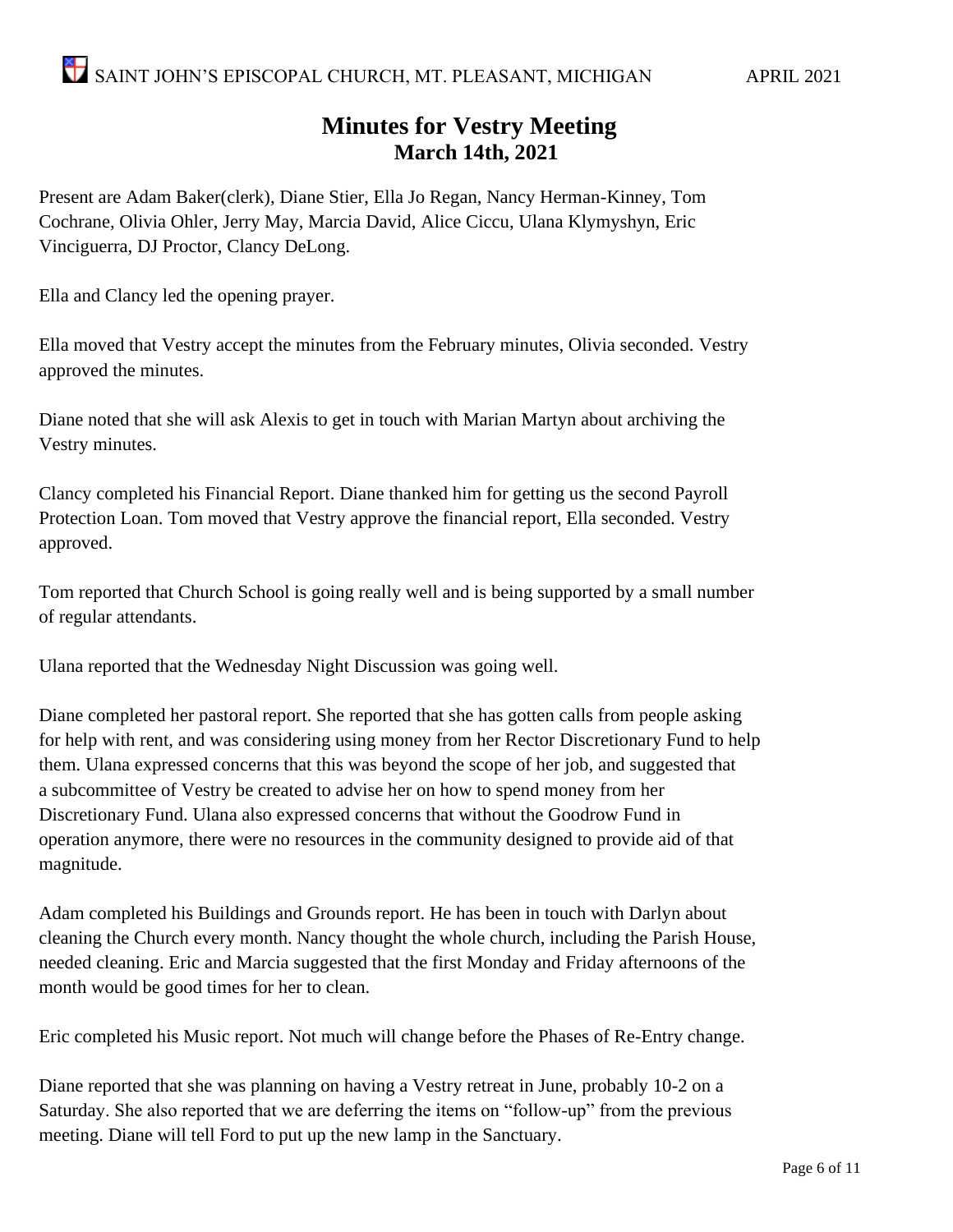Alice reported that the building use policy is finished and will be submitted to Vestry for approval at the next meeting.

Nancy reported that it has been suggested that we buy Directors and Officers insurance to cover Rectors and Vestry members from legal liability. Vestry asked Nancy to research policies and get back with Vestry about it.

Diane reported that we are now allowed to meet outside. Nancy, Jerry, Eric and DJ will all explore how to conduct services outside. Nancy will head the committee.

Olivia closed with a prayer.

Ella moved Vestry adjourn, Nancy seconded. Vestry adjourned.

## **Minutes for Special Vestry Meeting March 16th, 2021**

Present are Adam Baker(clerk), Diane Stier, Pamela Dingman, Ella Jo Regan, Nancy Herman-Kinney, Tom Cochrane, Marcia David, Olivia Ohler, Alice Ciccu, Ulana Klymyshyn, Clancy DeLong, DJ Proctor.

Diane opened with a prayer.

Diane read a statement regarding the Vatican's position on Same-Sex unions and asked for Vestry's approval to sign her name on it, including her parish affiliation. Vestry expressed approval.

Vestry debated allowing people to attend church in-person. Diane suggested that St. John's began allowing in-person attendance on Easter Sunday with mask and social distancing guidelines. The service will still be streamed as planned. After Easter, St. John's will tentatively allow people to attend in-person the first Sunday of the month. Vestry expressed approval for Diane's plan.

Vestry adjourned.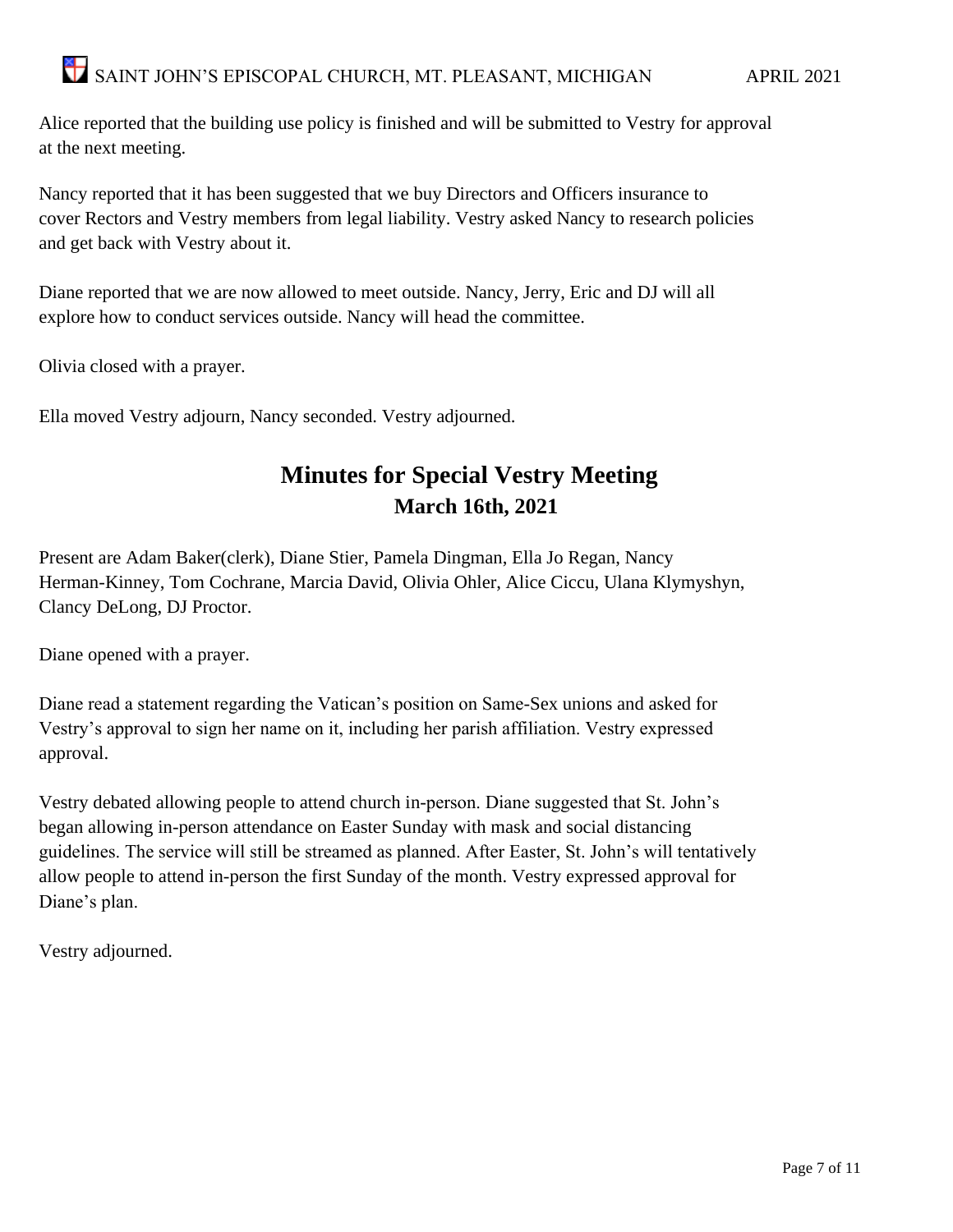#### **February 2021 Financial Report**

Below is a summary of operating fund activity through the end of February (16.67%).

Unrestricted operating fund receipts................................................\$ 28,821.72 (15.81% of budget) Unrestricted operating fund expenditures...........................................29,500.15 (14.50% of budget) **Operating fund receipts over (under) expenditures.......................\$ (678.43)**

Through February, most pledges are up-to-date. I wish to thank those who brought their pledges up-to-date this month.

A special thank you to members who are embracing our online giving platform. In our second month of use, online giving exceeded traditional giving.

#### **Cash Balances**

| <b>Cash in Checking Account</b>  | 47,883.12  |         |
|----------------------------------|------------|---------|
| <b>Savings</b>                   | 26,757.76  |         |
| <b>Certificates of Deposit</b>   | 16,043.39  |         |
| <b>Endowment Fund</b>            | 92,562.01  |         |
| <b>Total</b>                     | 183,246.28 |         |
| <b>Income Sources This Month</b> |            |         |
| <b>Traditional Giving</b>        | 10,538.00  | 28.18%  |
| <b>Online Giving</b>             | 12,890.91  | 34.47%  |
| <b>Payroll Protection Plan</b>   | 13,965.00  | 37.35%  |
| <b>Total</b>                     | 37,393.91  | 100.00% |

Clancy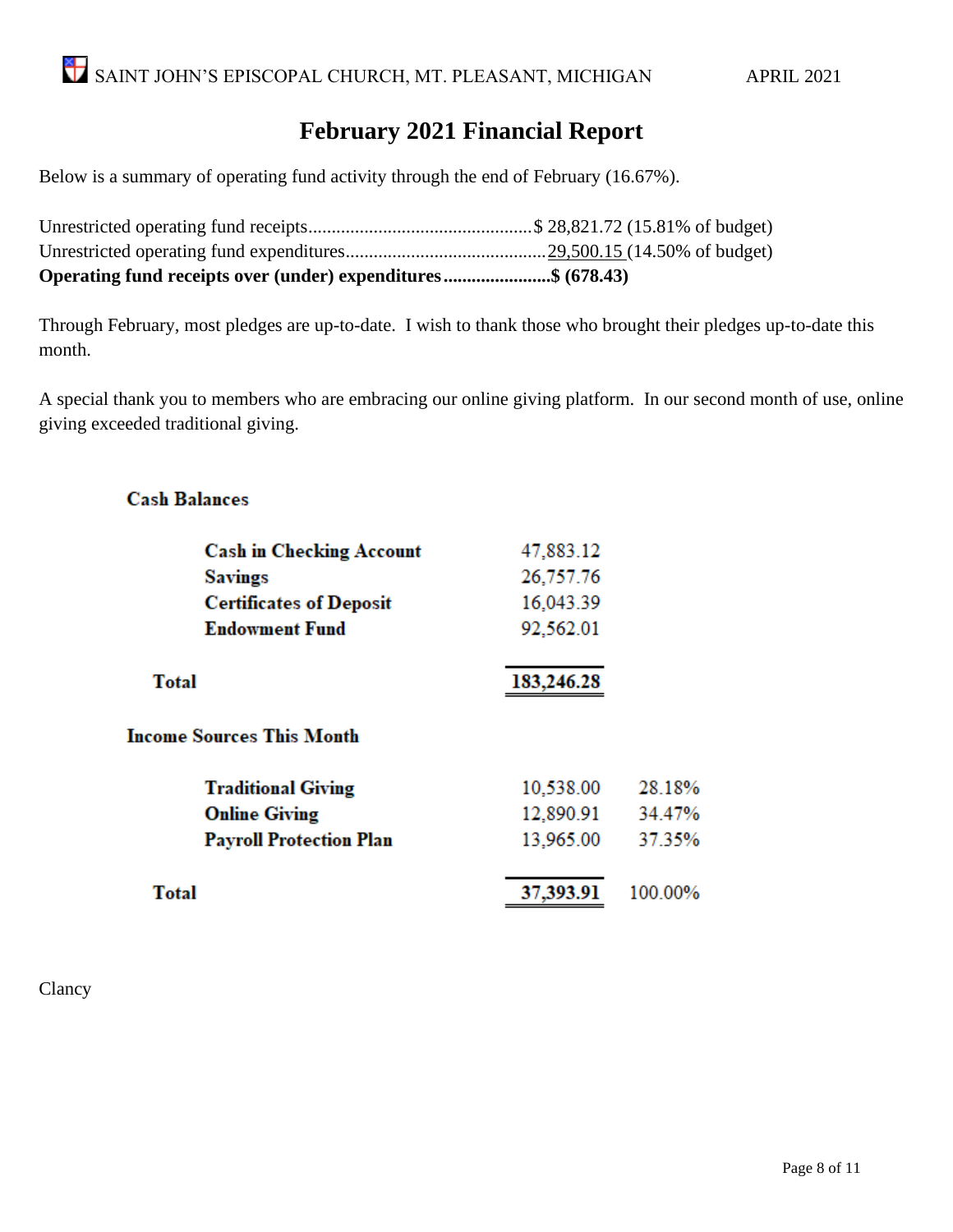#### **ANGLICAN WORTHIES**

#### 365. Morris, William (1834-1896) Artist & designer (pt. iv)

During the last twenty years of his life, Morris became increasingly involved in socialist issues, particularly as they were concerned with the plight of the working classes. Yet his artistic genius continued to be hard at work itself. In 1881 he was involved in the establishment of the Radical Union, which brought together all the politically splintered groups. But he ultimately rejected radicalism and moved to Socialism which, at the time, was a body of only a few hundred disciples. Its initial party was the Democratic Federation, a post-Marxist group. Morris did not care for Marx's attack on capitalism but read less strident figures, William Cobbett (1763- 1835) and John S. Mill (1806-1873). His most extreme positions shocked everyone when he gave a lecture at Oxford in 1885. Other addresses followed, particularly when



the colliers went on strike in Lancashire in 1884. Not surprisingly he used his artistic talents to promote his political ideals. Eventually he became a good friend of another literate socialist, the playwright George Bernard Shaw (1856- 1950). However, the more he worked for the cause of Socialism, the more he drifted away from Edward Burne-Jones, his lifelong friend and collaborator.

Among the leaders of the Social Democratic Federation, Morris's positions looked to be more extreme; this led toward schism. Some of the original leaders favored reform through Parliament; Morris had come to believe that members of both Houses were "fundamentally corrupt and capitalist." Moreover, he was anti-imperialist again the great British Empire was both an economic bonanza and a moral embarrassment. (See Niall Ferguson's *Empire* [2003] on this.). Burne-Jones had become increasingly Conservative and believed his friend's politics had compromised his art. In 1884 Morris founded the Socialist League, which advocated Marx's international objectives. He met Marx's collaborator, Friedrich Engels (1820-1896).

Morris lectured everywhere on behalf of his political convictions and became involved in incidents of civil unrest. In the Black Monday riots of July 1886 he was finally arrested for "public obstruction while preaching socialism in the street." Haranguing persons on the street with his full beard, fifty years old, he must have been a sight. "Our business [he declared] is the making of Socialism, i.e. convincing people that Socialism is good for them and is possible. When we have enough people of that way of thinking, they will find out what action is necessary for putting their principles in practice. Therefore, I say, make them Socialists. We Socialists can do nothing else that is useful."

Socialism was clearly becoming politically popular throughout western Europe, and Morris was involved in various conferences in which the forms of political action were warmly debated and far from harmonious. Meanwhile the company was turning out stained glass windows for an estate in Shropshire. Indeed, all this artistic enterprises seemed to be flourishing, despite the time he was attending these conferences on political activism. He was active in the Fenian Brotherhood, perhaps the best-known, historically, of the British parties. He supported anarchists who were on trial tried for their "danger to society," though he disapproved of their interest in violence. He began to talk about Communism, calling it the "completion of Socialism. . . ..When that ceases to be militant and becomes triumphant, it will be Communism." In 1895, Morris delivered his last open-air address; this was at the funeral of one Stepniuk, a disciple. Morris was joined by Eleanor Marx, Keir Hardie, founder of the British Labor Party, and Errico Malateste, an Italian anarchist living in exile.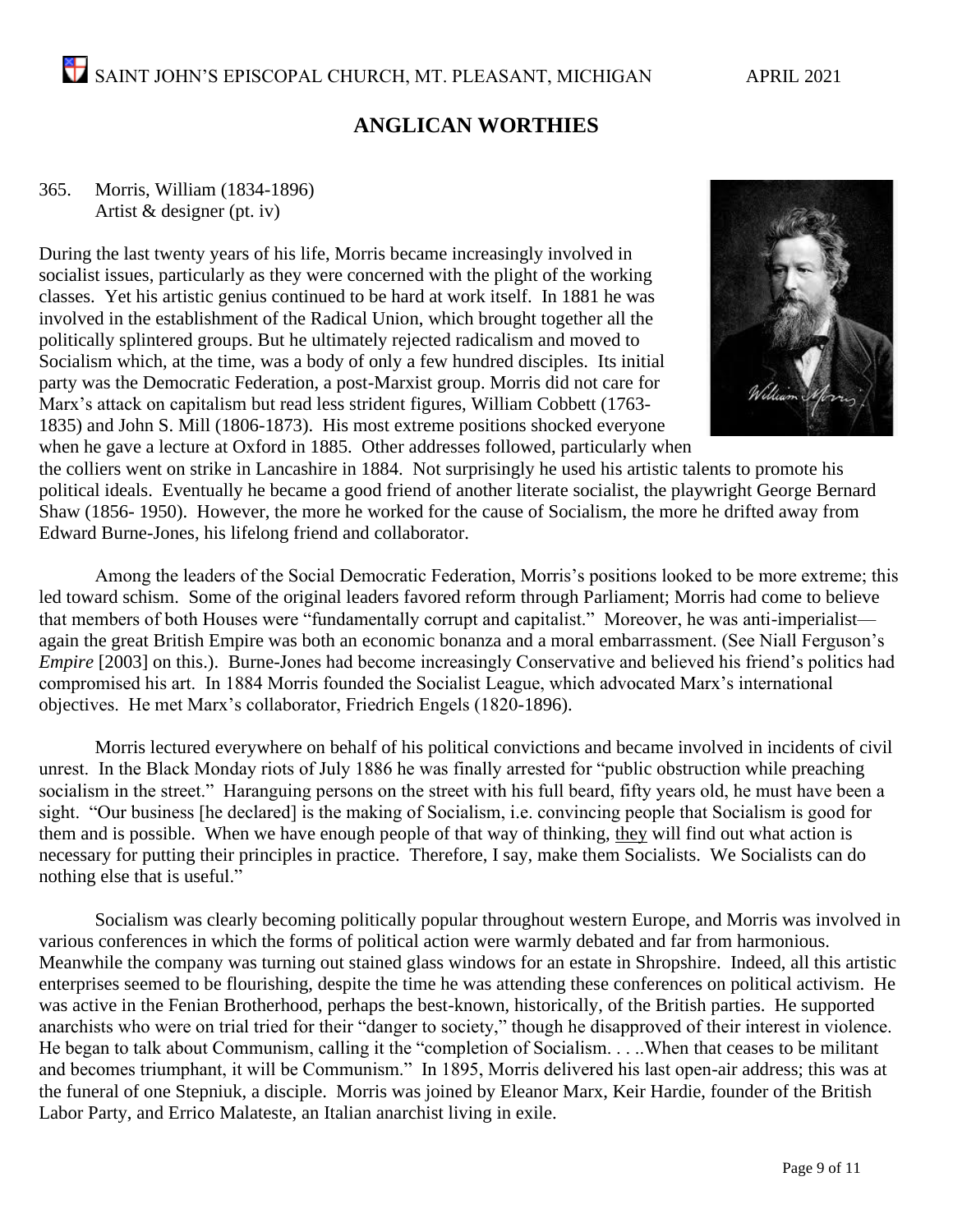# SAINT JOHN'S EPISCOPAL CHURCH, MT. PLEASANT, MICHIGAN APRIL 2021

In the late 1880s a number of Morris's literary productions were published, poetry and prose. His translation of *Beowulf* was trashed by the critics because he did not understand Anglo-Saxon! When \*Tennyson died in 1892, Morris was offered the Poet Laureateship but turned it down, "disliking," Mackail stated, "its association with the monarchy and political establishment."

In January of 1891 Morris rented a cottage, Kelmscott House, in Hammersmith, where he set up the Kelmscott Press. Here he began to publish special editions of well-known classics, lavishly illustrated. (He was influenced by the medieval tradition of illustrated manuscripts.) These works today fetch good prices. The most famous of these was the Kelmscott Chaucer, which took seven years to complete and contained eighty-seven illustrations by Burne-Jones. At the same time Morris tried to maintain a paternalistic relationship with his employees, giving them "outings" and paying them above the usual wage.

By the early 1890s Morris was plainly worn out; we should not wonder. Invalided by gout, he also suffered grand-mal seizures, which had afflicted his elder daughter. His solution? Travel with Jenny again to view medieval castles in France. In 1896 he went to Norway, the home of Gothic divinities. Later that year he was dead. The obituaries were divided over his vast legacy, the Socialist press lauding his leadership and vision for their radical principles. He was buried at Kelmscott.

The biographical entry in Wikipedia, from which most of this material is drawn, is worth the reader's attention because not only does it discuss the personal character of Morris but includes many color illustrations of his distinctive designs.